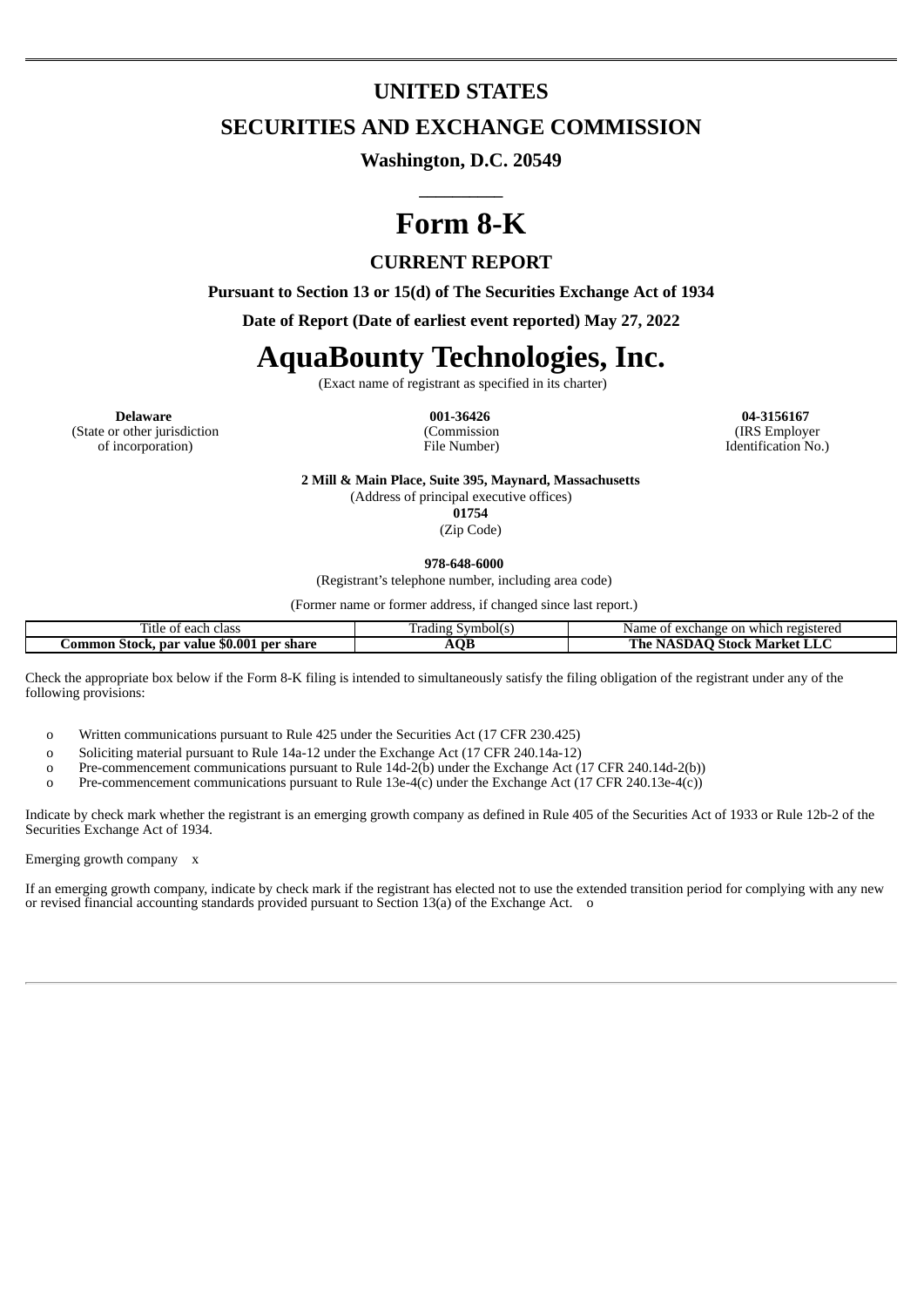#### **Item 5.03 Amendments to Articles of Incorporation or Bylaws; Change in Fiscal Year.**

On May 27, 2022, AquaBounty Technologies, Inc. (the "Company") held its annual meeting of stockholders ("Annual Meeting"). At the Annual Meeting, upon the recommendation of the Company's Board of Directors ("Board"), stockholders approved an amendment (the "Charter Amendment") to the Company's Third Amended and Restated Certificate of Incorporation, as amended (the "Charter"), to increase the number of authorized shares of the Company's common stock, \$0.001 par value per share ("Common Stock"), from 80,000,000 to 150,000,000. As a result, the Company filed the Certificate of Amendment to the Charter (the "Certificate of Amendment") with the Secretary of State of the State of Delaware on May 27, 2022. The Certificate of Amendment became effective upon filing.

The foregoing summary of the Charter Amendment does not purport to be complete and is qualified in its entirety by reference to the Certificate of Amendment, a copy of which is attached as Exhibit 3.1 to this Current Report on Form 8-K and is incorporated herein by reference.

### **Item 5.07. Submission of Matters to a Vote of Security Holders.**

At the Annual Meeting, stockholders considered and voted on the three proposals set forth below, each of which is described in greater detail in the Company's definitive proxy statement filed with the Securities and Exchange Commission on April 14, 2022, as supplemented. The final voting results are set forth below.

#### Proposal 1 – Election of Directors

The stockholders elected each person named below to serve as a director on the Board for a one-year term of office until the next annual meeting of stockholders or until his or her successor is duly elected and qualified or until his or her earlier resignation or removal. The results of such vote were as follows:

| <b>Director Name</b> | Votes For | <b>Votes Withheld</b> | <b>Broker</b><br><b>Non-Votes</b> |
|----------------------|-----------|-----------------------|-----------------------------------|
| Richard J. Clothier  | 91.83%    | 8.17%                 |                                   |
| Ricardo J. Alvarez   | 98.39%    | 1.61%                 |                                   |
| Erin Sharp           | 98.39%    | 1.61%                 |                                   |
| Gail Sharps Meyers   | 98.33%    | 1.67%                 |                                   |
| Christine St.Clare   | 98.24%    | 1.76%                 |                                   |
| <b>Rick Sterling</b> | 98.43%    | 1.57%                 |                                   |
| Michael Stern        | 98.42%    | 1.58%                 |                                   |
| Sylvia A. Wulf       | 98.30%    | 1.70%                 |                                   |

#### Proposal 2 – Ratification of Appointment of Independent Registered Public Accounting Firm

The stockholders ratified the appointment of Deloitte & Touche LLP to perform the audit of the Company's consolidated financial statements for the fiscal year ending December 31, 2022. The results of such vote were as follows:

| votes       | Votes    | ль.   |
|-------------|----------|-------|
| For         | againg   | tions |
| .63%<br>98. | $0.55\%$ | 0.82% |

#### Proposal 3 – Approval of Charter Amendment

The stockholders approved the Charter Amendment to increase the number of authorized shares of Common Stock from 80,000,000 to 150,000,000. The results of such vote, based on shares outstanding, were as follows:

| Jater<br>l or<br>_         | vote          |                                   |
|----------------------------|---------------|-----------------------------------|
| 9.10<br>$ \sim$<br>n۳<br>. | 93%<br>------ | $\sim -$<br>.<br>מ״כס.<br>$\cdot$ |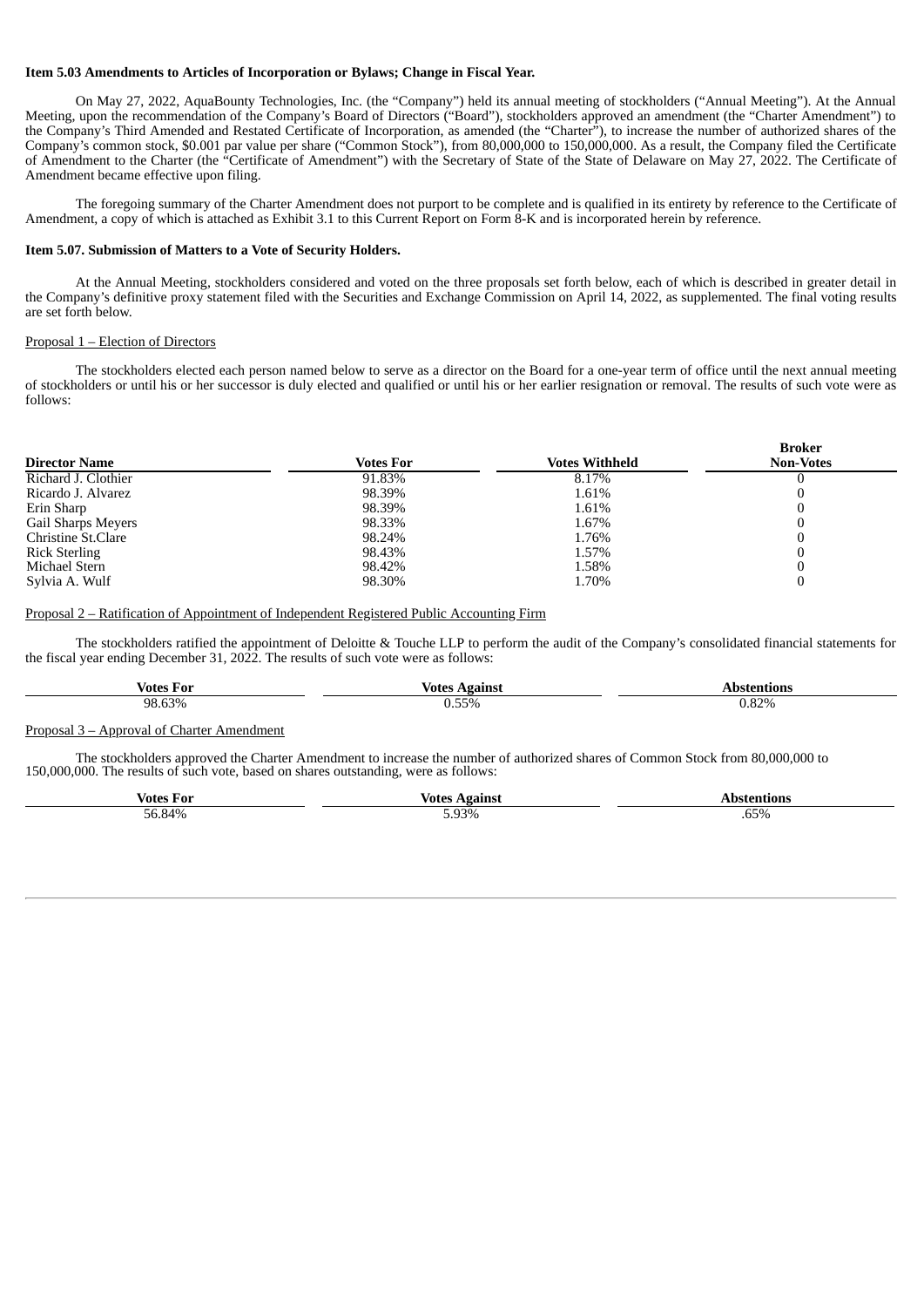## **Item 9.01 Financial Statements and Exhibits.**

### *(d) Exhibits.*

| Exhibit No. | Description                                                                                                          |
|-------------|----------------------------------------------------------------------------------------------------------------------|
| <u>3.1</u>  | Certificate of Amendment of Third Amended and Restated Certificate of Incorporation of AquaBounty Technologies, Inc. |
| 104         | Cover Page Interactive Data File (embedded within the Inline XBRL document).                                         |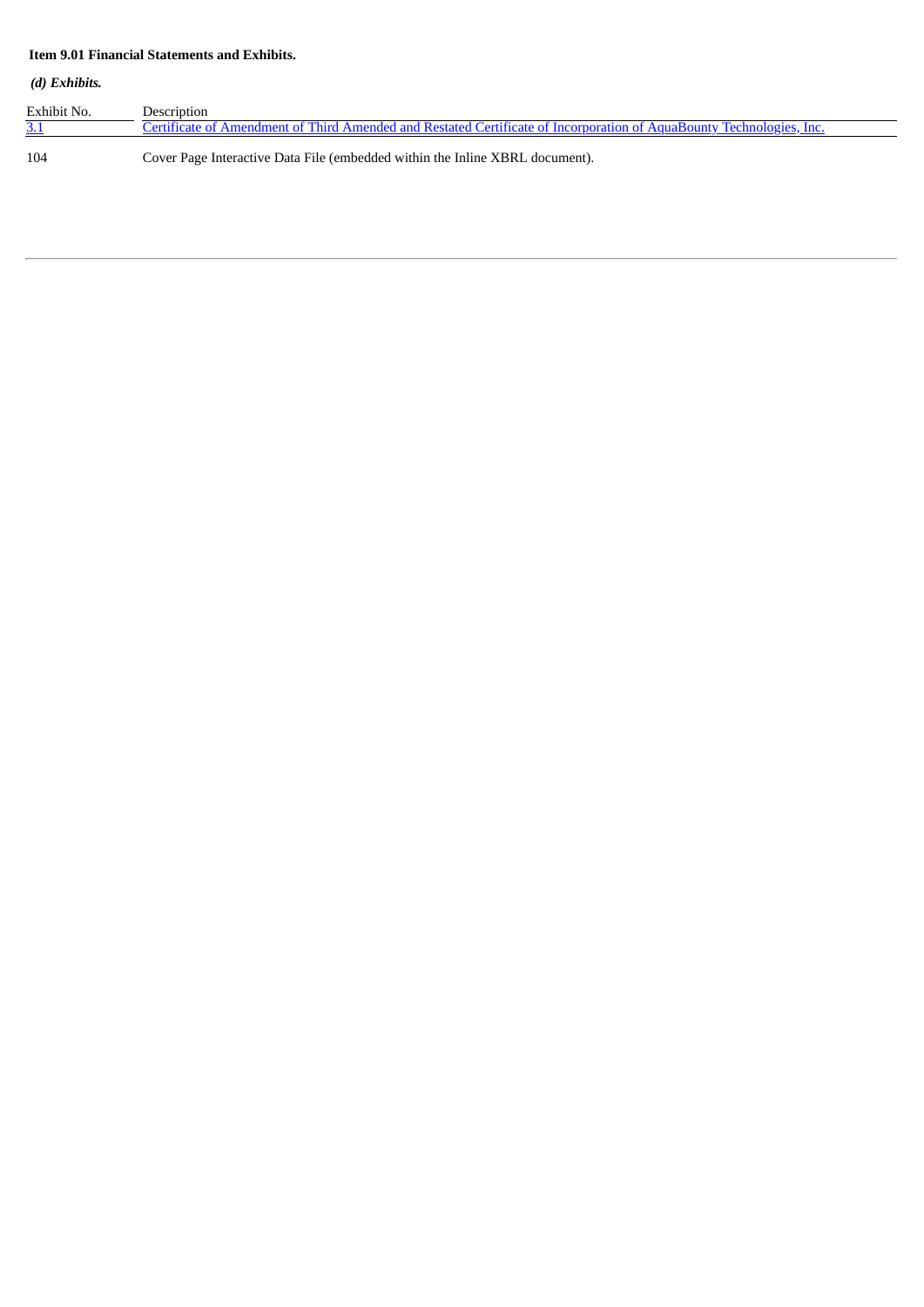## **SIGNATURES**

Pursuant to the requirements of the Securities Exchange Act of 1934, the registrant has duly caused this report to be signed on its behalf by the undersigned hereunto duly authorized.

AquaBounty Technologies, Inc. (Registrant)

May 27, 2022 *S/ David A. Frank* David A. Frank Chief Financial Officer